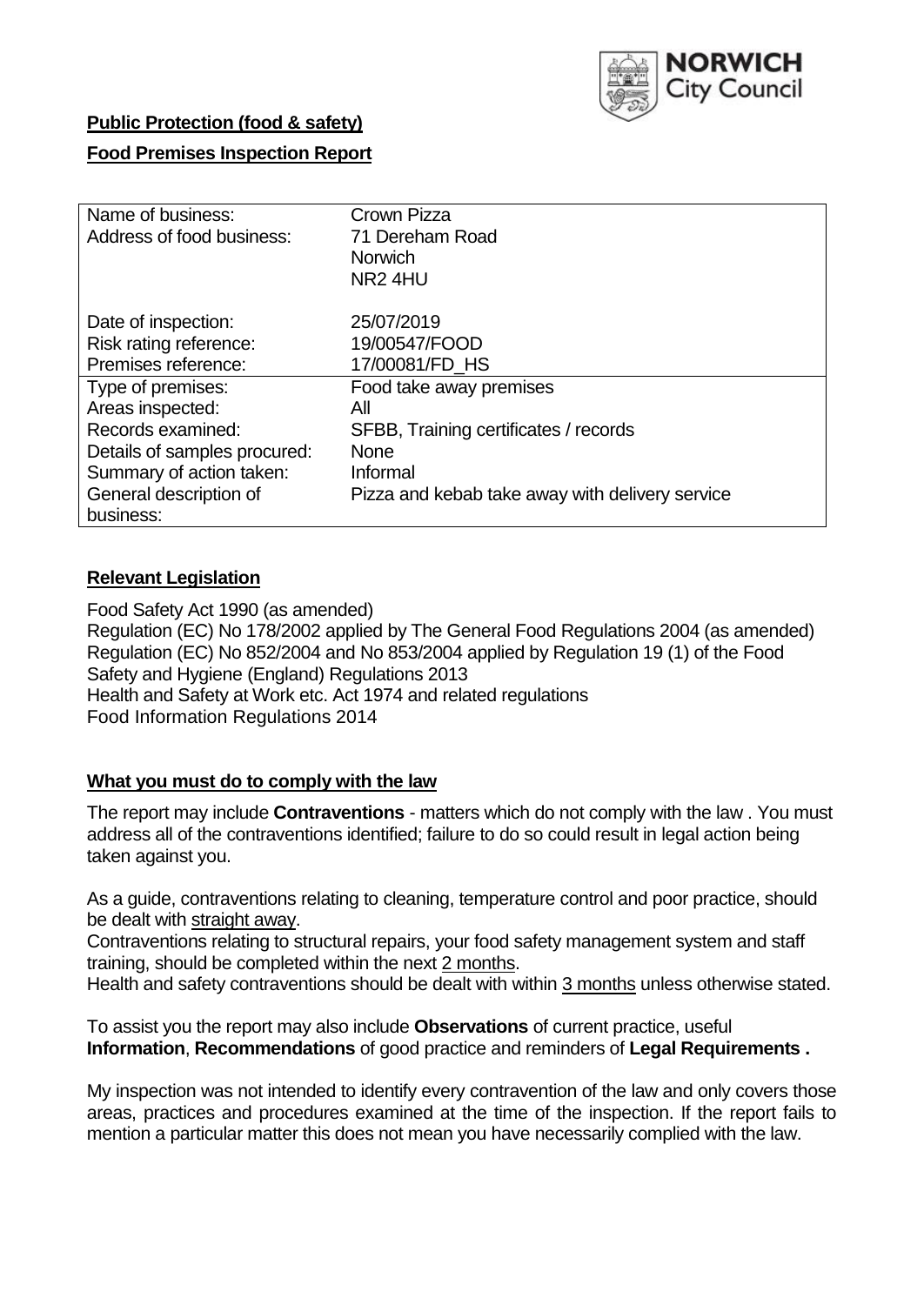# **FOOD SAFETY**

## **How we calculate your Food Hygiene Rating:**

The food safety section has been divided into the three areas which you are scored against for the hygiene rating: 1. food hygiene and safety procedures, 2. structural requirements and 3. confidence in management/control procedures. Each section begins with a summary of what was observed and the score you have been given. Details of how these scores combine to produce your overall food hygiene rating are shown in the table.

| <b>Compliance Area</b>                     |                         |                  |           | <b>You Score</b> |                |    |           |    |                |  |
|--------------------------------------------|-------------------------|------------------|-----------|------------------|----------------|----|-----------|----|----------------|--|
| Food Hygiene and Safety                    |                         |                  |           | 0                | 5              | 10 | 15        | 20 | 25             |  |
| <b>Structure and Cleaning</b>              |                         |                  | 0         | 5                | 10             | 15 | 20        | 25 |                |  |
| Confidence in management & control systems |                         |                  | 0         | 5                | 10             | 15 | 20        | 30 |                |  |
|                                            |                         |                  |           |                  |                |    |           |    |                |  |
| <b>Your Total score</b>                    | $0 - 15$                | 20               | $25 - 30$ |                  | $35 - 40$      |    | $45 - 50$ |    | > 50           |  |
| Your Worst score                           | $\overline{\mathbf{5}}$ | 10 <sup>10</sup> | 10        |                  | 15             |    | 20        |    | $\blacksquare$ |  |
|                                            |                         |                  |           |                  |                |    |           |    |                |  |
| <b>Your Rating is</b>                      | 5                       | $\overline{4}$   | 3         |                  | $\overline{2}$ |    |           |    | $\overline{0}$ |  |

Your Food Hygiene Rating is 5 - a very good standard



# **1. Food Hygiene and Safety**

Food hygiene standards are high. You demonstrated a very good standard of compliance with legal requirements. You have safe food handling practices and procedures and all the necessary control measures to prevent cross-contamination are in place. Some minor contraventions require your attention. **(Score 5)**

# Contamination risks

**Contravention** The following exposed food to the general risk of cross-contamination with bacteria or allergens or its physical contamination with dirt, foreign objects or chemicals:

 broken/cracked plastic lids to marinated frozen lamb in downstairs cellar store room

# **2. Structure and Cleaning**

The structure facilities and standard of cleaning and maintenance are all of a good standard and only minor repairs and/or improvements are required. Pest control and waste disposal provisions are adequate. The minor contraventions require your attention. **(Score 5)**

# Cleaning of Structure